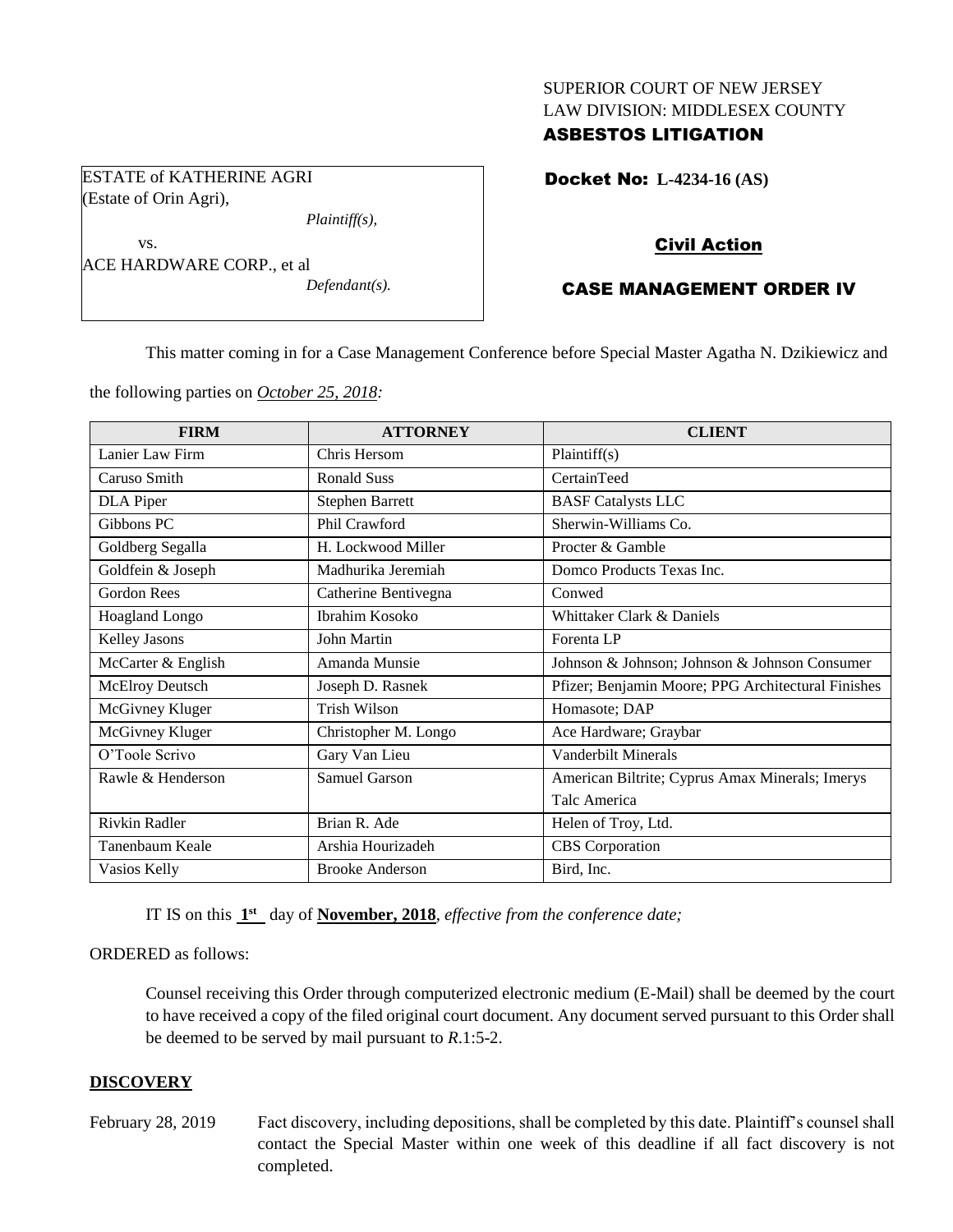February 28, 2019 Depositions of corporate representatives shall be completed by this date.

# **EARLY SETTLEMENT**

June 7, 2019 Settlement demands shall be served on all counsel and the Special Master by this date.

# **SUMMARY JUDGMENT MOTION PRACTICE**

- April 12, 2019 Plaintiff's counsel shall advise, in writing, of intent not to oppose motions by this date.
- April 26, 2019 Summary judgment motions shall be filed no later than this date.
- May 24, 2019 Last return date for summary judgment motions.

# **MEDICAL DEFENSE**

| March 29, 2019  | Plaintiff shall serve medical expert reports by this date.                                                                                                                                                                                               |
|-----------------|----------------------------------------------------------------------------------------------------------------------------------------------------------------------------------------------------------------------------------------------------------|
| March 29, 2019  | Upon request by defense counsel, plaintiff is to arrange for the transfer of pathology specimens<br>and x-rays, if any, by this date.                                                                                                                    |
| August 30, 2019 | Defendants shall identify its medical experts and serve medical reports, if any, by this date. In<br>addition, defendants shall notify plaintiff's counsel (as well as all counsel of record) of a<br>joinder in an expert medical defense by this date. |

#### **LIABILITY EXPERT REPORTS**

| March 29, 2019 | Plaintiff shall identify its liability experts and serve liability expert reports or a certified expert |
|----------------|---------------------------------------------------------------------------------------------------------|
|                | statement by this date or waive any opportunity to rely on liability expert testimony.                  |

August 30, 2019 Defendants shall identify its liability experts and serve liability expert reports, if any, by this date or waive any opportunity to rely on liability expert testimony.

# **ECONOMIST EXPERT REPORTS**

| March 29, 2019 | Plaintiff shall identify its expert economists and serve expert economist report(s), if any, by |
|----------------|-------------------------------------------------------------------------------------------------|
|                | this date or waive any opportunity to rely on economic expert testimony.                        |

August 30, 2019 Defendants shall identify its expert economists and serve expert economist report(s), if any, by this date or waive any opportunity to rely on economic expert testimony.

# **EXPERT DEPOSITIONS**

September 30, 2019 Expert depositions shall be completed by this date. To the extent that plaintiff and defendant generic experts have been deposed before, the parties seeking that deposition in this case must file an application before the Special Master and demonstrate the necessity for that deposition. To the extent possible, documents requested in a deposition notice directed to an expert shall be produced three days in advance of the expert deposition. The expert shall not be required to produce documents that are readily accessible in the public domain.

 $\_$  ,  $\_$  ,  $\_$  ,  $\_$  ,  $\_$  ,  $\_$  ,  $\_$  ,  $\_$  ,  $\_$  ,  $\_$  ,  $\_$  ,  $\_$  ,  $\_$  ,  $\_$  ,  $\_$  ,  $\_$  ,  $\_$  ,  $\_$  ,  $\_$  ,  $\_$  ,  $\_$  ,  $\_$  ,  $\_$  ,  $\_$  ,  $\_$  ,  $\_$  ,  $\_$  ,  $\_$  ,  $\_$  ,  $\_$  ,  $\_$  ,  $\_$  ,  $\_$  ,  $\_$  ,  $\_$  ,  $\_$  ,  $\_$  ,